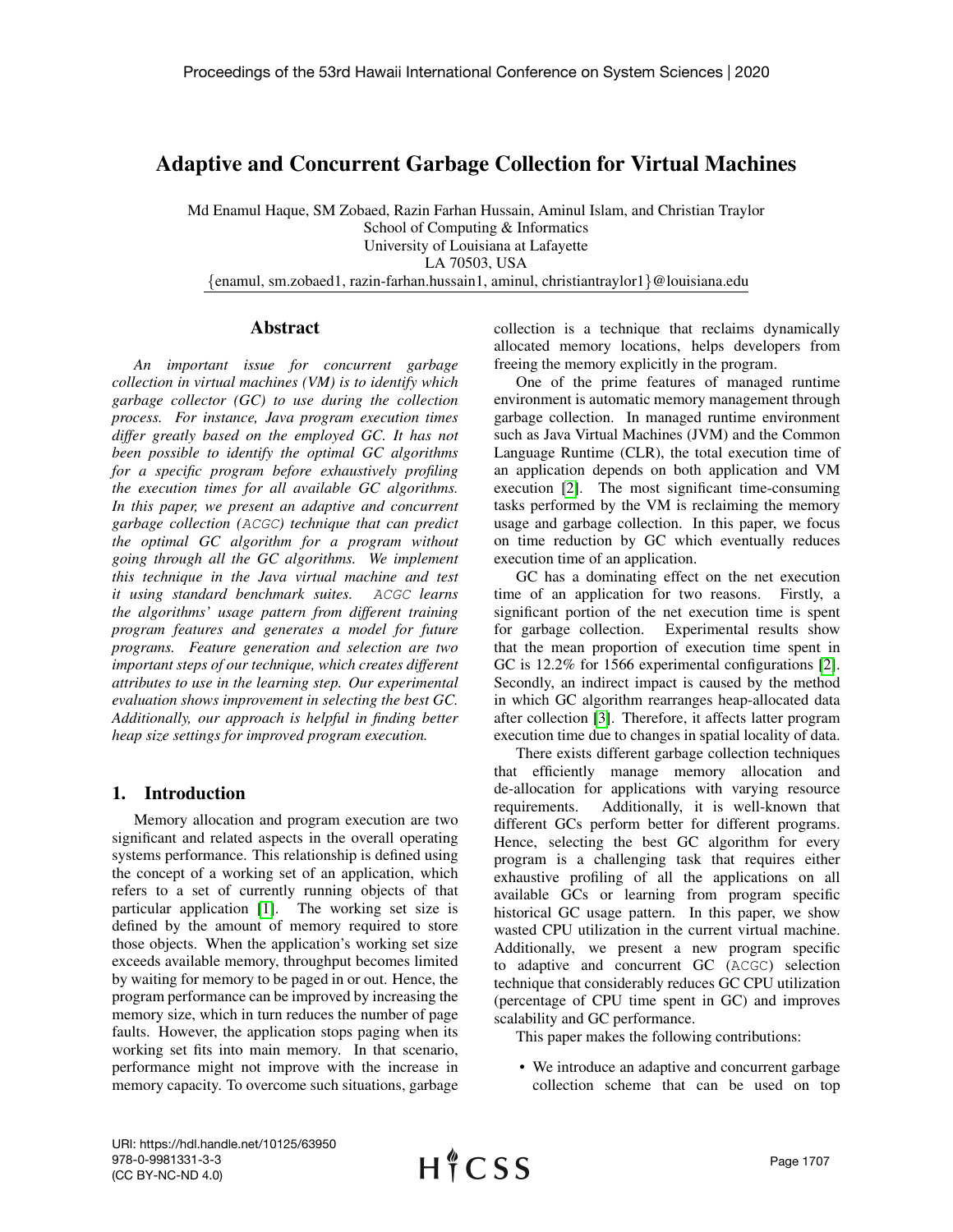of existing virtual machine to achieve efficient execution of programs.

- We use non-negative matrix factorization (NNMF) for feature transformation that improves classification accuracy in optimal GC selection.
- We analyze the effects of heap size setting (initial, minimum, and maximum) for different benchmark data to exploit the garbage collection behavior of different GCs.
- We use four different features from benchmark programs to analyze the optimal collection.
- Our experimental results demonstrate promising improvement over traditional features used for garbage collection analysis.

The rest of the paper is organized as follows: Section [2](#page-1-0) presents a comprehensive literature review of application specific garbage collection schemes. Section [3](#page-1-1) presents background and problem statement of the proposed approach. Section [4](#page-2-0) describes the solution using pattern learning algorithm from program usage behavior. Section [5](#page-2-1) and [6](#page-6-0) presents the experimantal settings and the empirical evaluation of our technique respectively. Finally, Section [7](#page-8-0) concludes our work.

## <span id="page-1-0"></span>2. Background

The load balancing mechanisms of different single and multi-threaded GC have been presented in the literature. A novel JVM GC approach is proposed in [\[4\]](#page-9-3) where efficient GC performance, reduction of GC's CPU usage, and scalability were claimed after analyzing Google data-center jobs and DaCapo benchmark suite.

Data Structure Aware (DSA) interface enabled GC has been proposed by Cohen et al. [\[5\]](#page-9-4). GC gets information through the DSA to handle such data structures which are often used to hold much of the program data. The authors claimed that the proposed method reduces the overall program execution time. Additionally, GC's performance is enhanced by utilizing the knowledge of the most frequently used data structures such as arrays and linked lists. However, the DSA interface is not scalable to all programs and also not capable to work on major data structure with significant amount of data.

In the presence of automatic memory management, the relationship has been found between allocated memory and GC, indicating application performance. Larger heap sized memory reduces the frequency of GC operation. But once the heap size exceeds the available physical memory, parts of the heap is paged to the backing store. Zhang et al. [\[1\]](#page-9-0) proposed a scheme for adaptively identifying the optimal heap size for a program while it is running within a Java virtual machine. However, the efficiency of GC performance does not fully depend on optimal heap size.

Andreasson et al. applied ML methods to enhance the GCs for more adaptive solutions [\[6\]](#page-9-5). They used reinforcement learning, in which an agent interacts with the environment and learns by trial and error rather than from direct training examples. This work analyzed an adaptive decision process that makes decisions regarding which GC technique should be invoked and how it should be applied. The report has investigated how to design and implement a learning decision process for a more dynamic garbage collection in a modern JVM. The result of their analysis is that the use of a reinforcement learning system is particularly useful if an application has a complex dynamic memory allocation behavior. For the above reason, the dynamic garbage collection technique is proposed at first place in this research work.

Blackburn et al. [\[7\]](#page-9-6) presented design, implementation, and evaluation of a memory management toolkit (MMTk) for java that is used to develop the java GC. Most of the existing GCs are monolithic and do not share reused components whereas MMTk use these two features. This paper is a case study that shows flexibility can actually improve rather than degrade performance. Here they showed how MMTk combines good software engineering design with excellent performance by comparing MMTk code and execution times in Jikes RVM, a Java-in-Java Virtual Machine, with monolithic Java and C collector implementations.

Bruno et al. [\[8\]](#page-9-7) presented a comprehensive study on various GC algorithms that are utilized in Big Data [\[9,](#page-9-8) [10\]](#page-9-9) and machine learning platforms [\[11,](#page-9-10) [12\]](#page-9-11). They claimed that by analyzing memory profiling, rate of successful collection, and maintaining a balanced heap size, classic GC algorithms can be improved especially the scalability issue. The study mainly focuses on the improvement of GC rather than identifying suitable program specific GC.

In Table [1,](#page-2-2) we provide a summary of advantages and drawbacks of the prior works. Unlike previous approaches, our paper presents a novel method that uses both matrix factorization and machine learning to efficiently select an optimum GC algorithm for a program that has not been seen before by the profiler.

### <span id="page-1-1"></span>3. Problem Statement

We consider the best GC selection for a particular program as an optimization problem. In our problem setting, we assume that the system has  $C =$  ${c_1, c_2, \ldots, c_n}$  GCs where  $c_i$  refers to *i*-th GC. Additionally, we assume that the system will execute  $P = \{p_1, p_2, \ldots, p_m\}$  programs where  $p_j$  denotes j-th program. Without the loss of generality, let us assume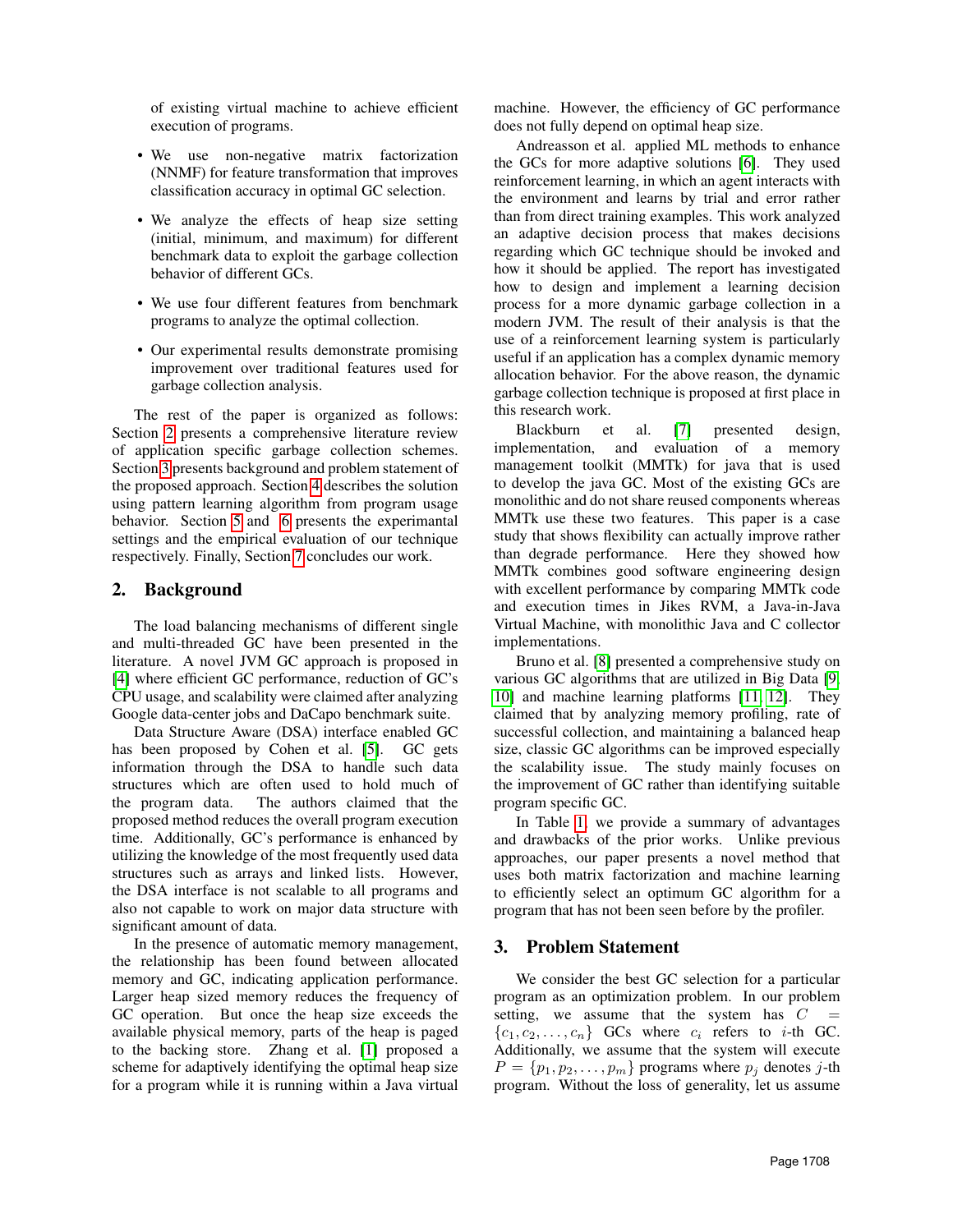<span id="page-2-2"></span>Table 1: A summary of the studied works

| Works             | <b>Advantages</b>          | <b>Drawbacks</b>                  |  |  |  |
|-------------------|----------------------------|-----------------------------------|--|--|--|
| $\lceil 5 \rceil$ |                            | Supported limited data structure. |  |  |  |
|                   | Performance enhancement.   | Limited scalability.              |  |  |  |
|                   |                            | Limited compatibility.            |  |  |  |
|                   |                            | No discussion on CPU usage.       |  |  |  |
|                   |                            | No suggestions of GC.             |  |  |  |
| $\lceil 1 \rceil$ | Identified optimal heap    | Depends on other params.          |  |  |  |
|                   | size for a java program.   | Not scalable.                     |  |  |  |
|                   |                            | Only compatible with Java         |  |  |  |
| [6]               |                            | No prediction was provided for    |  |  |  |
|                   | Applied ML to enhance      | program specific appropriate GC.  |  |  |  |
|                   | the GC techniques.         | Discussed only the improvement    |  |  |  |
|                   |                            | in the decision process of GCs.   |  |  |  |
|                   |                            | No suggestions of GC.             |  |  |  |
| [13]              | Offered a portable toolkit | Only improves the architecture    |  |  |  |
|                   | to develop GC.             | of monolithic java, and C GC.     |  |  |  |
|                   |                            | No suggestions of GC.             |  |  |  |

<span id="page-2-5"></span>

Figure 1: Process diagram of adaptive and concurrent GC (**ACGC**).

that *net execution time* of an application depends on the type of a program and individual GC. Note that, *net execution time* consists of both *execution time* and *garbage collection time*. Considering *execution time*  $(\mathcal{E}(p_i, c_i))$  and *garbage collection time*  $(\mathcal{G}(p_i, c_i))$  as functions of program and garbage collection, we present our optimization function in Equation [1](#page-2-3) that is solved using learning algorithms (Section [5\)](#page-2-1).

<span id="page-2-3"></span>
$$
\arg\min_{c_i} \left[ \mathcal{E}(p_j, c_i) + \mathcal{G}(p_j, c_i) \right] \tag{1}
$$

<span id="page-2-4"></span>
$$
\arg\min_{c_i} \mathcal{G}(p_j, c_i) \tag{2}
$$

As execution time primarily depends on the processor configuration, we specifically focus on the garbage collection time. Hence, we can rewrite Equation [1](#page-2-3) using only garbage collection function in Equation [2.](#page-2-4) We assume that the execution time remains same for a particular program.

We now present a toy example to make a simple and concrete scenario of the above problem statement. Suppose we know (after experimentation) that a program  $P$  executes in the shortest time using GC algorithm  $gc_{\text{hello}}$ , and program  $Q$  executes in the shortest time using GC algorithm gc\_world. We want to know which GC algorithm works best in terms of shorter execution time for a new program R without profiling all the available GC techniques in the system. Our goal is to avoid the profiling complexity by introducing adaptive and concurrent selection method.

### <span id="page-2-0"></span>4. Proposed Approach

In this section, we present our solution approach of the above mentioned problem statement using Figure [1.](#page-2-5) Firstly, we measure execution time for a particular program by profiling all the available GCs. At this stage, all the programs make up the training dataset. The GC that achieves minimum execution time is set as default label for that program. In the next step, each program is run using four different functions that extract features: i) static metrics such as depth of inheritance tree (DIT), ii) dynamic metrics such as number of allocated objects, iii) statistical metrics such as entropy, and iv) virtual machine (VM) metrics such as heap size. In the third step, we transform the feature space into latent space using NNMF to ensure similarity computation in the later stages by Equation [3,](#page-2-6)

<span id="page-2-6"></span>
$$
\arg\min_{X^l, Y^l > 0} \frac{1}{2} ||X - X^l Y^l||_F^2 \tag{3}
$$

where feature matrix  $X$  is transformed into a  $l$ dimensional feature space with two components  $X<sup>l</sup>$  and  $Y<sup>l</sup>$  such that the approximation in Equation [4](#page-2-7) holds.

<span id="page-2-7"></span>
$$
X \approx X^l Y^l \tag{4}
$$

We also build a learning model using original feature space to adapt the two approaches for GC selection.

In the *first approach* (ACGC+cosine), we compute similarity score between test and training program features. The GC algorithm for the test program is set as default label by taking majority vote from the similarity scores. The approach is described in Algorithm [1.](#page-3-0)

In the *second approach* (ACGC+learners), we use a learning function  $F$ , that maps the test program to a optimum GC algorithm. Let  $\mathcal X$  denote the feature set of test program (benchmark) instances and let  $\mathcal{Y} = \{1, 2, ..., Q\}$  be the finite set of labels, which corresponds to unique garbage collection algorithms. Given a training program set  $T =$  $\{(x_1, Y_1), (x_2, Y_2), \ldots, (x_m, Y_m)\}\ (x_i \in X, Y_i \in Y),$ the goal of the learning system is to output a multi-class classifier  $h : \mathcal{X} \to \mathcal{Y}$  which optimizes some evaluation metric. The approach is described in Algorithm [2.](#page-3-1)

#### <span id="page-2-1"></span>5. Experimental Settings

Our purpose is to take several measurement aka *features* from those. A learning algorithm takes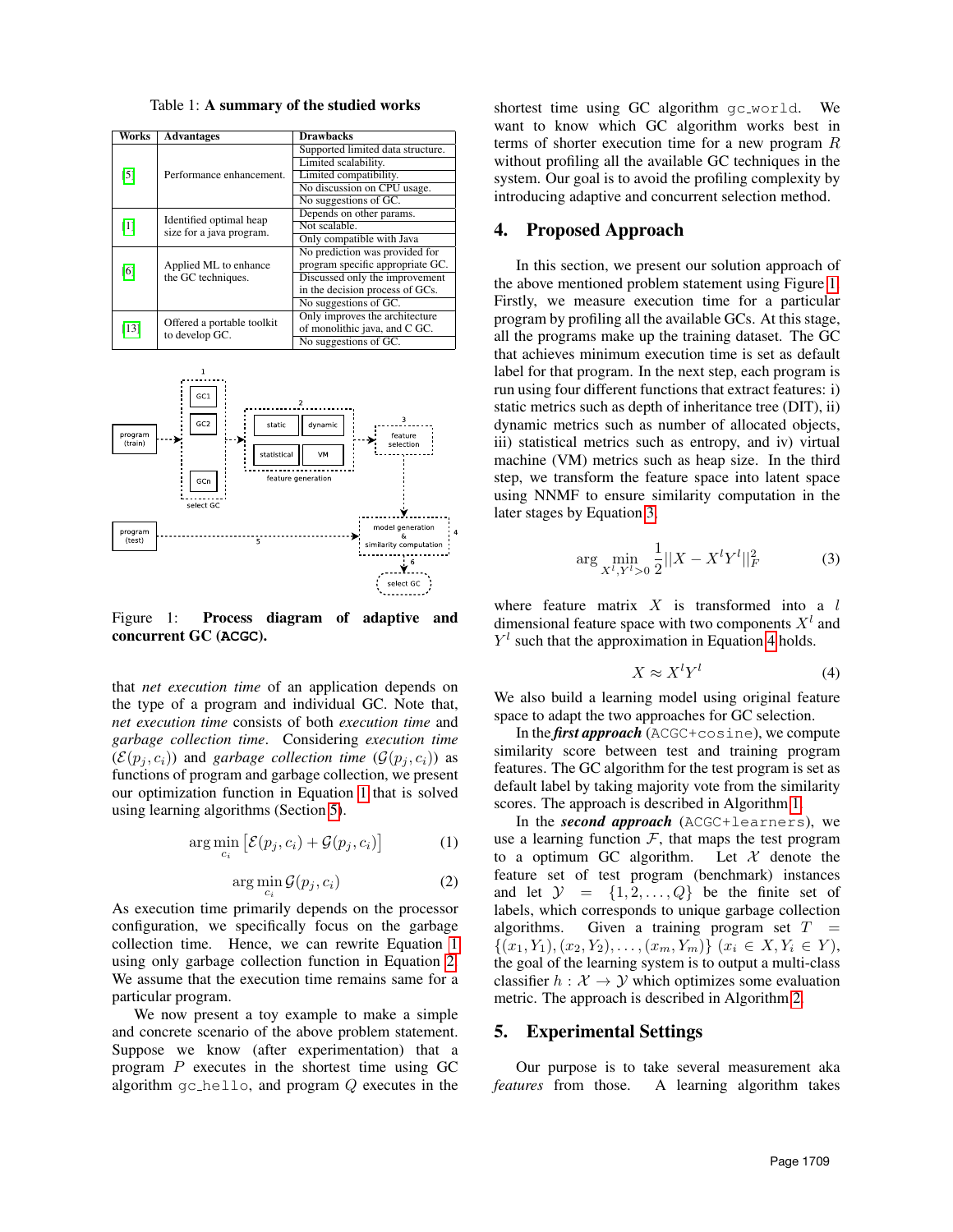Algorithm 1: **ACGC** using non-negative matrix factorization as feature generation with cosine similarity.

**Input:** Training data  $\mathcal{T} = \{ \mathcal{X}^{train}, \mathcal{Y} \},\$ Test data  $\mathcal{D} = \mathcal{X}^{test}$ **Set:** Latent factors,  $l$ ,  $\mathcal{Y}^{test} = \emptyset$ **Output:** Optimal GC set  $\mathcal{Y}^{test}$ Training: 1. Factorize  $\mathcal{X}^{train}$  into l dimensional latent space to get  $X^l$  and  $Y^l$  components using Equation [3.](#page-2-6) Test: repeat 1. Randomly select a test program feature  $x^{test}$ . 2. Compute similarity score  $\sigma_{test}$  from  $x^{test}$ to all the features in  $X<sup>l</sup>$  using cosine similarity as below  $\sigma _{i,j}^{test} = \frac{\sum_{k=1}^l x_{ik}^{test} X_{jk}^l}{\sqrt{\sum_{k=1}^l x_{ik}^{test2}} \sqrt{\sum_{k=1}^l X_{jk}^{l-2}}}$ 

<span id="page-3-0"></span>3. Calculate majority vote to select  $Y^{best}$ using  $\sigma_{test}$  for  $x^{test}$ . 4. Set  $\mathcal{Y}^{test} = \mathcal{Y}^{test} \cup Y^{best}$ . until  $\mathcal{D} = \emptyset$ ; return  $\mathcal{Y}^{test}$ 

#### Algorithm 2: **ACGC** using non-negative matrix factorization as feature generation with learning algorithms.

**Input:** Training data  $\mathcal{T} = \{ \mathcal{X}^{train}, \mathcal{Y} \},\$ Test data  $\mathcal{D} = \mathcal{X}^{test}$ **Set:** Latent factors,  $l$ ,  $\mathcal{Y}^{test} = \emptyset$ **Output:** Optimal GC set  $\mathcal{Y}^{test}$ Training: 1. Factorize  $\mathcal{X}^{train}$  into l dimensional latent space to get  $X^l$  and  $Y^l$  components using Equation [3.](#page-2-6) Test: repeat 1. Randomly select a test program feature  $x^{test}$ . 2. Compute  $Y^{best}$  using learning function. 3. Set  $\mathcal{Y}^{test} = \mathcal{Y}^{test} \cup Y^{best}$ . until  $\mathcal{D} = \emptyset$ ; return  $\mathcal{Y}^{test}$ 

<span id="page-3-2"></span><span id="page-3-1"></span>

Figure 2: A simple depiction of depth of inheritance tree with five classes where  $R$  refers to the root and others as inherited classes.

complexities of its methods. Complexity Among other measures of complexity, cyclomatic complexity [\[17\]](#page-9-15) or arbitrarily assigned parameters can be used. The *ckjm* program assigns a complexity value of 1 to each method, and therefore the value of the WMC is equal to the number of methods in a class.

Number of children (NOC) metric is defined as the number of immediate subclasses subordinated under a class within a class hierarchy. This also denotes the total number of direct subclasses of current class.

The coupling between object classes (CBO) denotes total number of outside classes which are referred to from the current class. It measures how often a class uses instances from other classes. To remove ambiguity in computing CBO, multiple accesses to the same class from a specific class is counted as single access.

Response for a class (RFC) denotes a set of methods that can potentially be executed in response to a message received by that class. In other words, RFC denotes the total frequency of method execution for a single method call. In practice, we want to find for each method of the class, the methods that class will call, and repeat this for each called method, calculating the *transitive closure* [\[18\]](#page-9-16) of the method's call graph. However, the

a program execution specific behaviors and predicts appropriate GC algorithm that performs the best for a given heap size, without running all available GC algorithms. To collect program execution behaviors, we acquire information based on four categories: i) static, ii) dynamic, iii) virtual machine, and iv) statistical metrics. These information are appended together for a specific program that represent an initial feature space to the learning algorithm. Later, we transform the initial feature space into a latent space to ensure bias-free and similarity based classification.

## 5.1. Feature Generation and Selection

5.1.1. Static Metrics Among several metrics suite we adopt the Chidamber and Kemerer java metrics (*ckjm*) suite for object-oriented programs [\[14](#page-9-13)[–16\]](#page-9-14). This includes the following eight measurements for each class: depth of inheritance tree (DIT), weighted methods per class (WMC), number of children (NOC), coupling between object classes (CBO), response for a class (RFC), lack of cohesion methods (LCOM), afferent couplings (Ca), and number of public methods (NPM).

The depth of inheritance tree (DIT) is defined as the maximum path length from the root. Figure [2](#page-3-2) shows an example where  $R$  is considered as the root class. In this scenario,  $A$  and  $B$  has DIT score of 2. Similarly  $C$  and D has DIT score of 1.

Weighted methods per class (WMC) is the sum of the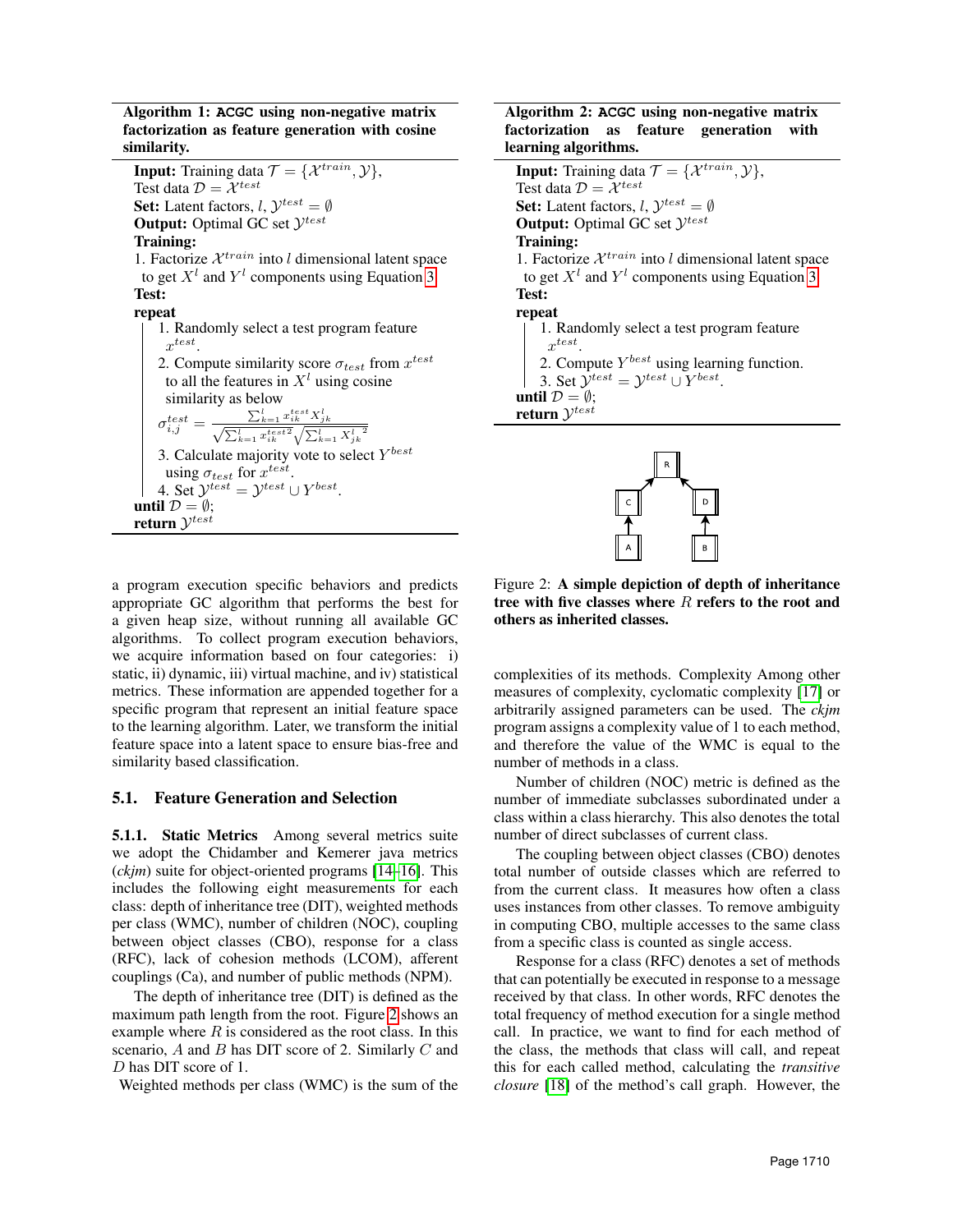process can be both expensive and inaccurate. In *ckjm*, a rough approximation is computed by simply inspecting method calls within the class's method bodies.

LCOM measures the variation of instance variable usage by different methods of a class. A lower LCOM score means most of the methods use a similar set of instance variables. Similarly, a higher score refers to disjoint set of instance variables usage.

Finally, CA and NPM scores for a class measure how many other classes use that specific class and the total number of public methods in the class respectively.

5.1.2. Dynamic Metrics on Reference VM We collect specific object demographics for each benchmark program by using standard JVM. ideally, those demographics reflect program allocation behavior. These metrics are: number of allocated objects, average of allocated objects' space, and the total execution time for a particular arrangement. In this case arrangement denotes which GC algorithm is applied based on initial, minimum, and maximum heap size (16M, 32M, 48M, ..., 512M). We collectively call the metrics as object or arrays which are GC independent. For instance, we do not consider nursery space as a member of the object array. Nursery space is GC dependent feature as it is only available when GenMS algorithm is called. Overall, we analyze that GC dependent dynamic metrics have minimal effect on performance.

Our goal is that one GC algorithm may outperform other for different sized objects or arrays. We measure GC performance based on program completion such as execution time. Note that, the allocation and collection of Large Object Space (LOS) are statistically independent to the general purpose JVM heap.

The above metrics, with all absolute values, provide an insight into the program's GC behavior with different heap size. In our next step, we consider the metrics as different features which are also responsible for improving program specific GC algorithm prediction accuracy along with other metrics.

5.1.3. VM Metrics Heap size is one of the influential metrics among the popular JVM metrics to be considered for garbage collection. Heap is the memory used by an application for creating and storing objects. Heap is where objects created by an application live. Run out of heap means application can no longer create new objects and it leads to "OutOfMemory" errors for running applications. This error can have very serious effects on the JVM. For example, it can stop the JVM, force a heap dump, pause the JVM, or it can kill the JVM. Garbage Collection is the mechanism that discards unused objects from the heap, reclaiming the space for application use. On the other hand, GC is a resource intensive process that leads

to poor performance of a program. So depending on GC algorithm, programs have different performance throughput [\[19\]](#page-9-17).

In this paper, we consider heap size and garbage collection techniques as input metrics. In the case of heap size, three different parameters are considered such as initial heap size, minimum heap size and maximum heap size. The mentioned parameters are specified to JVM by command line flags as  $-x$ ms<Number> (initial heap size),  $-xmn< Number>$  (minimum heap size) and  $-Xmx <$ Number > (maximum heap size), respectively. In addition, five popular GC algorithms are used as input parameters which are Parallel GC, Concurrent Mark-Sweep GC(CMS), G1GC, Parallel New GC and Serial GC. The command line flags for using the mentioned GC's are presented in Table [2.](#page-4-0)

<span id="page-4-0"></span>Table 2: Command line flags for the five garbage collection algorithms.

| GC name                      | Command line flag      |  |  |
|------------------------------|------------------------|--|--|
| Parallel GC                  | XX:+UseParallelGC      |  |  |
| <b>Concurrent Mark Sweep</b> | XX:+UseConcMarkSweepGC |  |  |
| G1 GC                        | XX:+UseG1GC            |  |  |
| ParNew                       | XX:+UseParNewGC        |  |  |
| Serial GC                    | XX:+UseSerialGC        |  |  |

We consider 11 values: 16, 32, 48, 64, 96, 128, 160, 192, 224, 256, and 512 respectively for the heap size attribute. The unit of these values are in megabytes. So, we consider permutation of the heap sizes for three different parameters and five GC algorithms to run on individual benchmark application. As heap size plays an important role while running different GC algorithms on a particular application, we consider this as a critical feature. Therefore there are  $5 \times 11^3$ permutations of commands used for collecting execution time of benchmark applications which is considered as training data for the machine learning model. We have used 6655 sets of input parameters on each benchmark application and find the GC algorithm that provides minimum execution time for each particular application.

Singer *et al.* [\[2\]](#page-9-1) used Jikes RVM which has the problem of booting if the heap size is less than 8MB. For that reason they considered the smallest heap size for which the application successfully completes and there is no out-of-memory errors from Jikes RVM compiler.To avoid the issue we overlooked using Jikes RVM and we set the lowest heap size to 16 megabytes. In a similar work, Soman *et al.* [\[20\]](#page-9-18) used a single metric to decide when to change the GC algorithm. They used the ratio of the current heap size to the minimum possible heap size for each benchmark. DaCapo study represents separate heaps for VM objects and for application objects [\[13\]](#page-9-12). We use DaCapo as one of the benchmarks. As SPECjvm2008 [\[21\]](#page-9-19) is targeted for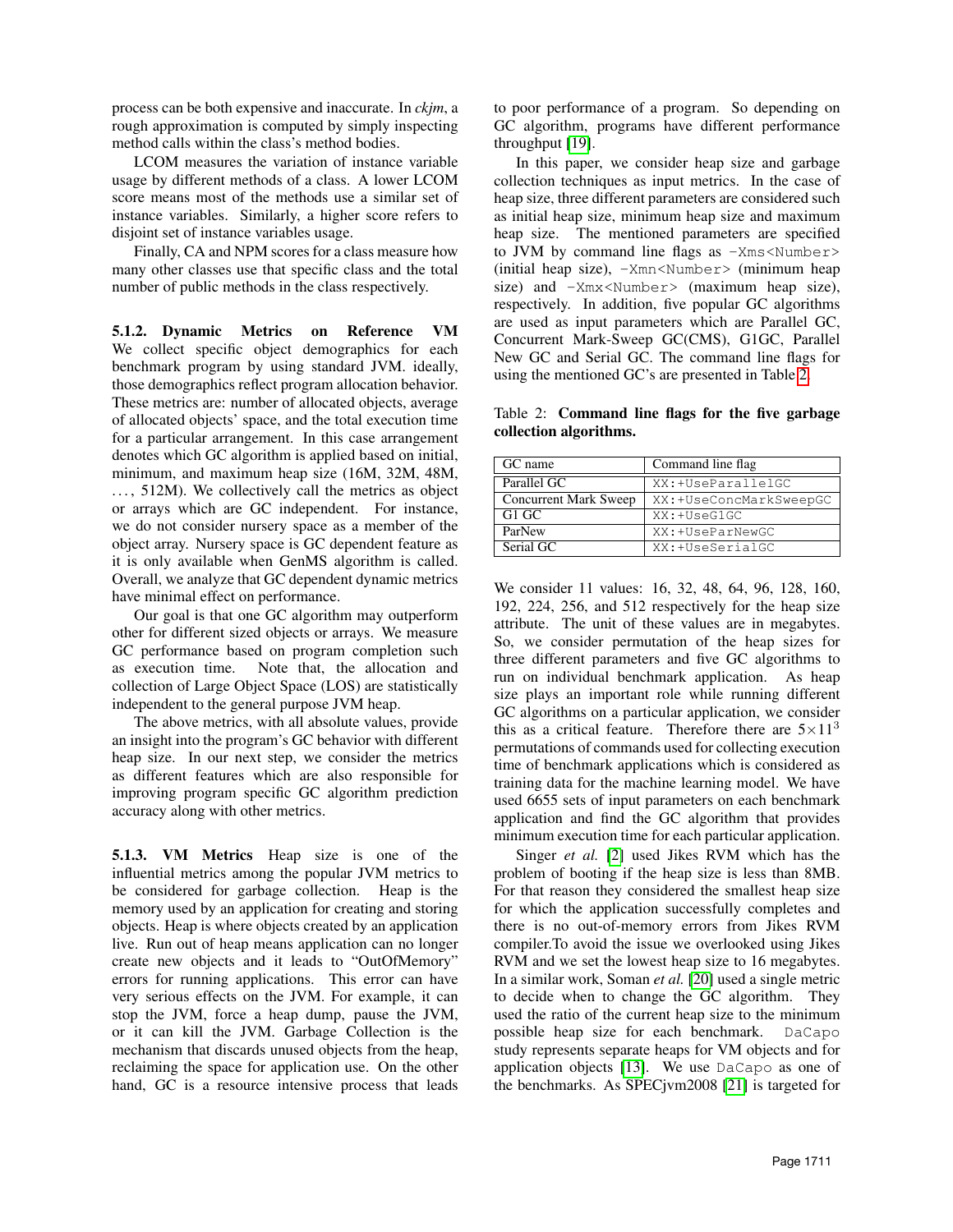measuring the performance of both JVM and hardware systems, we used this benchmark for training our model.

As our work is focused on performance of application with respect to GC allocation techniques, preference is given to find the GC technique which provides minimum execution time. For that reason heap size and GC allocation algorithms are taken as VM metrics for feature extraction.

5.1.4. Statistical Metrics Most of the works consider a subset of the earlier metrics as features. However, we find several motivations to use additional statistical metrics as features over the standalone use. For example, two different classes, with similar behavior such as method call, are likely to provide similar static metrics. Those classes might have other local and global variable declaration along with conditional loops and branches. To avoid having similar static metrics for such classes, we intend to apply statistical metrics such as entropy and complexity in parallel with other metrics as initial features. We use Shannon entropy to calculate the quantity of information from a discrete source such as class files of benchmark programs. Entropy is a measure of unpredictability or information content in a random variable. For a random variable X with n outcomes  $x_1, \ldots, x_n$ , the Shannon entropy, a measure of uncertainty is defined by  $H(X) = -\sum_{i=1}^{n} p(x_i) \log p(x_i).$ 

We also use complexity of a program  $x$  that measures the length of the shortest program that generates  $x$ . Among different compression algorithms used for measuring complexity we used Lempel-ziv algorithm [\[22\]](#page-9-20).

### 5.2. Benchmarks

In the following, we describe the benchmark programs used in our experiments. Note that lack of good benchmark suites is one of the significant issues in memory management research. While there is certainly more scope for the improvement, we select three widely used memory management benchmarks such as SPECJvm2008, Dacapo, and JOlden<sup>[1](#page-5-0)</sup>. We briefly mention the benchmark information in Table [3.](#page-5-1)

The three benchmark suites include different types of programs such as mathematical computations, sorting, and image processing. The programs consists of simple to complex and time consuming computation. Hence, the GC algorithms encounter low to high load during the collection for these programs.

### 5.3. GC Algorithms

In the following we present five different GC algorithms which are used in most of the Java virtual machines. Serial GC is mainly designed for single threaded environment and for simple heap. It uses

<span id="page-5-1"></span>Table 3: Benchmarks used for the experiments

| Suite          | <b>Benchmark</b> | Description                           |  |
|----------------|------------------|---------------------------------------|--|
|                | bh               | Mathematical computation              |  |
|                | bisort           | Sorting                               |  |
|                | em3d             | Mathematical computation              |  |
|                | health           | Process simulation                    |  |
|                | mst.             | Minimum spanning tree                 |  |
| <b>IO</b> Iden | perimeter        | Image processing                      |  |
|                | power            | Process simulation                    |  |
|                | treeadd          | Tree traversal                        |  |
|                | tsp              | Graph optimization                    |  |
|                | voronoi          | Image processing                      |  |
|                | compiler         | Front end Java compiler               |  |
|                | compress         | Data compression                      |  |
|                | crypto           | Cryptographic algorithms              |  |
|                | derby            | Database logic and lock computation   |  |
|                | MPEGaudio        | Mp3 decoder                           |  |
| SPECJvm2008    | scimark          | Floating point computation            |  |
|                | serial           | Serialization and de-serialization    |  |
|                |                  | of objects                            |  |
|                | startup          | Multi-threaded optimization           |  |
|                | sunflow          | Graphics visualization                |  |
|                | xml              | XML transformation                    |  |
|                | avrora           | AVR microcontrollers                  |  |
|                | tomcat           | Web server                            |  |
|                | batik            | Scalable Vector Graphics (SVG) images |  |
| Dacapo         | eclipse          | JDT performance tests                 |  |
|                | xalan            | XML to HTML converter                 |  |
|                | fop              | PDF generator                         |  |

mark-copy algorithm for the Young Generation and mark-sweep-compact for the Old Generation which are incapable of parallelizing the tasks. Young Generation means the location where most of the newly created objects are located. After the creation, some objects disappear from the location. When objects are removed from Young Generation, we say a minor GC is performed. Old Generation means the location where the set of objects that are reachable and also survived from the textttYoung Generation are located. The size of the Old Generation is bigger and generally performs GC when the allocated space for old generation is full and this is why GC occurs less frequently here in compare to textttYoung Generation. The GC stops all application threads whenever it is working. As the Serial GC does not use multiple cores, it is not recommended to use in server environment.

While the serial GC uses only one thread to perform garbage collection, the parallel GC uses several threads to process a GC. In addition, it performs minor collection in parallel which reduces garbage collection overhead  $2$ . This GC is helpful when there is sufficient main memory and a large number of cores. It is also called the "throughput GC". However, these collectors are still prone to long pauses and in that time interval, application threads are stopped.

Like parallel GC, the G1 collector is a server-side GC, designed for multi-processor machines with enough memories. G1 GC is built to make the duration of *stop-the-world* pauses because of garbage collection predictable and also, configurable. It is known that G1

<span id="page-5-0"></span><sup>1</sup>http://www.mm-net.org.uk/resources/benchmarks.html

<span id="page-5-2"></span><sup>2</sup> https://codeahoy.com/2017/08/06/basics-of-java-garbage-collection/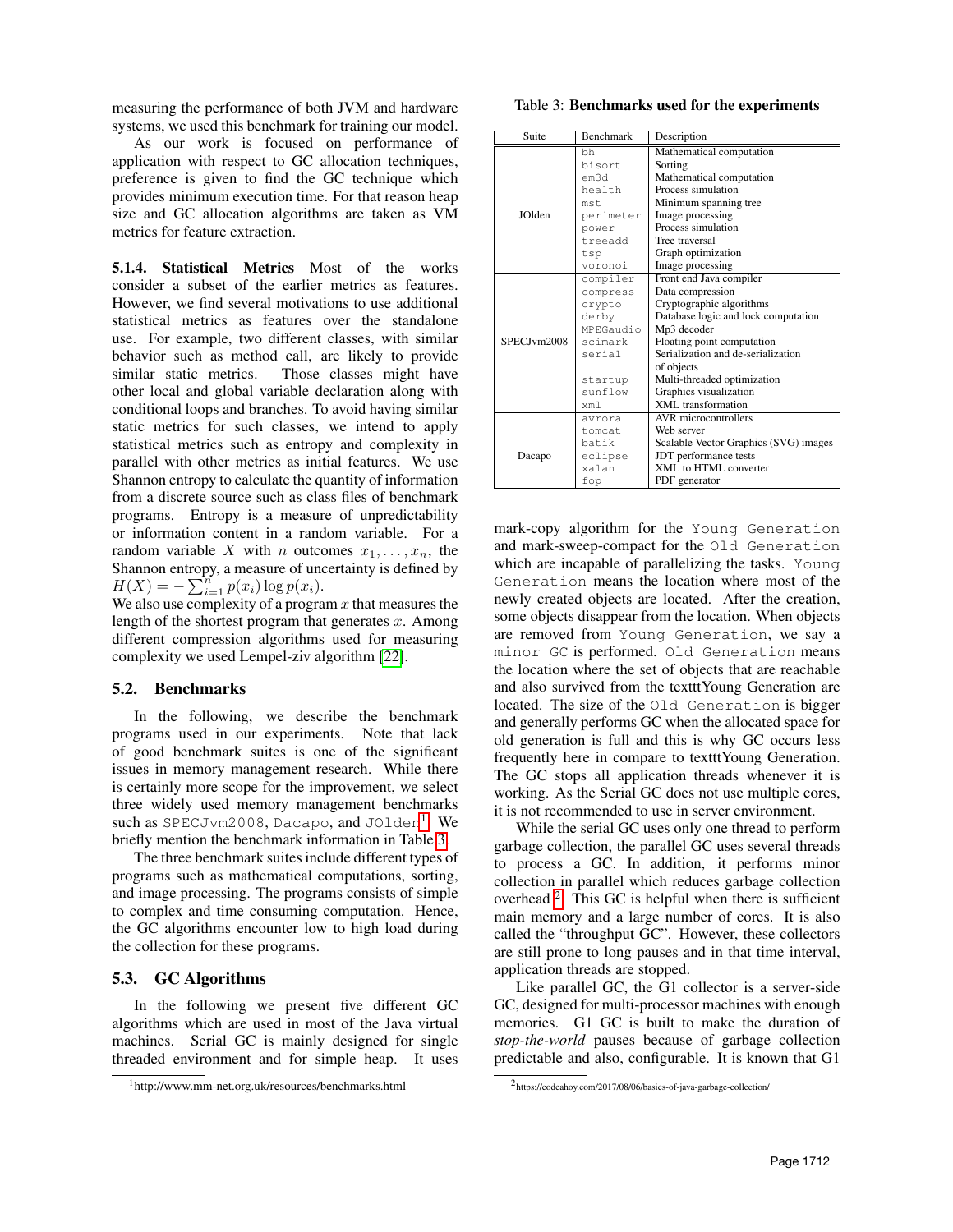is a soft real-time GC which means programmers are allowed to set certain performance goals.

The CMS algorithm is built to avoid long pauses due to performing collection at the Old Generation. The algorithm has two stages. At the beginning, instead of compacting the Old Generation, it uses free lists to manage reclaimed space. It mostly performs collection activity in the mark-and-sweep phases concurrently with application. The aim of doing that is not to stop the application threads. However, the algorithm will still keep pace with the application threads for processor time. Thus, by default, the number of threads used by this GC algorithm is equal to ¼ of the number of physical cores of a particular machine<sup>[3](#page-6-1)</sup>.

The Par New GC algorithm parallelizes the copying collection over several threads, which is generally more efficient than the single-thread copying collector for multi threaded multi-processor machines. In compare to a single threaded copying collector, the algorithm accelerates Young Generation collection by a factor that is equal to the total available processors.

#### 5.4. Learning Algorithm

We used several machine learning algorithms (both probabilistic and non-probabilistic) to validate our proposed approach. The algorithms include *Logistic regression (LR), Linear discriminant analysis (LDA), Naive Bayes (NB), Multilayer perceptron (MLP), and Support vector machine (SVM)*. Among all the algorithms, we mainly focus on Support vector machine due to consistent behavior with both datasets. We set the default parameters for all the learning algorithms except SVM and MLP during the experiments. In the case of MLP, we use three hidden layers and two output layers. Additionally, we set *stochastic gradient descent* as the solver and  $\alpha = 1 \times 10^{-5}$ . For SVM, we set *radial basis function* as a kernel parameter and class weight as *balanced*. Note that *Logistic regression and Naive Bayes* perform well on both original and transformed datasets.

In the following we present a brief introduction to SVM classifier which we adopted to solve our multi-class classification problem. In particular our benchmark dataset consists of five different labels due to the garbage collection algorithms. A support vector machine constructs a hyperplane or hyperplanes in a high dimensional space, which can be used for classification, regression, and others tasks. The width of separating hyperplane defines the lower generalization error margin of the SVM classifier. The standard SVM is defined for binary classification problem which can be extended for multi-class as well using "one-against-one" approach  $[23]$ . In the case of M classes, the extended binary SVM (multi-class SVM) constructs  $\frac{M(M-1)}{2}$ classifiers which trains two classes each. For our

particular problem, the given training data  $X^i \in \mathbb{R}^z$ ,  $i = 1, 2, 3, ..., z$  and a vector  $Y \in \{1, 2, ..., 5\}^z$ , SVM solves the following primal problem:

$$
\min_{w,b,\zeta} \qquad \frac{1}{2} w^{\top} w + C \sum_{i=1}^{n} \zeta_i
$$
\n
$$
\text{subject to} \quad y_i(w^{\top} \phi(x_i) + b) \ge 1 - \zeta_i,
$$
\n
$$
\zeta_i \ge 0, i = 1, \dots, z
$$
\n
$$
(5)
$$

Its dual is:

min  $\overline{u}$ 

$$
\min_{\alpha} \qquad \frac{1}{2} \alpha^{\top} Q \alpha - e^{\top} \alpha
$$
\n
$$
\text{subject to} \quad y^{\top} \alpha = 0,
$$
\n
$$
0 \le \alpha_i \le C, i = 1, \dots, z
$$
\n(6)

where e denotes a vector of all ones 1,  $C > 0$  is the upper bound, Q is a  $z \times z$  positive semi-definite matrix where  $Q_{ij} \equiv y_i y_j K(x_i, x_j)$ .  $K(.)$  is the kernel function where  $K(x_i, x_j) = \phi(x_i)^\top \phi(x_j)$ . The training data is mapped into a higher dimensional space by the function  $\phi$ . The decision function for classification is:

$$
sgn(\sum_{i=1}^{z} y_i \alpha_i K(x_i, x) + \rho)
$$
 (7)

where  $\rho$  is the intercept parameter. In our experiment, we used linear kernel with upper bound  $C = 1$ .

### <span id="page-6-0"></span>6. Evaluation

In this section, we first describe the datasets properties with respect to different heap size. Next, we discuss the classification results and analysis for Jolden, Dacapo, and SPEC2008 benchmarks. We use Java virtual machine version 1.8.0 161 for all experimental settings. Dacapo and SPEC2008 data are being processed for the evaluations.

Figure [3](#page-7-0) presents the garbage collection time for five garbage collection algorithms with respect to different heap settings. The settings include minimum, maximum, and initial heap allocation sizes. For example, setting 0 refers to a triple of (16,16,16) megabytes as (initial, minimum, maximum) heap size. We present the first 50 settings for visual clarity. Note that maximum heap size can not be more than the initial heap size. This rule is followed in all the experimental settings. The figure shows that Concurrent Mark Sweep algorithm performs unsteadily compared to other three algorithms. This is due to the Concurrent Mark Sweep algorithm having multiple concurrent phases. However, very few of them are not concurrent. As a result, these few non-concurrent phases are responsible to pause the currently running program. In addition, Concurrent Mark Sweep algorithm can fail if the collector does not

<span id="page-6-1"></span><sup>3</sup> https://plumbr.io/handbook/garbage-collection-algorithms-implementations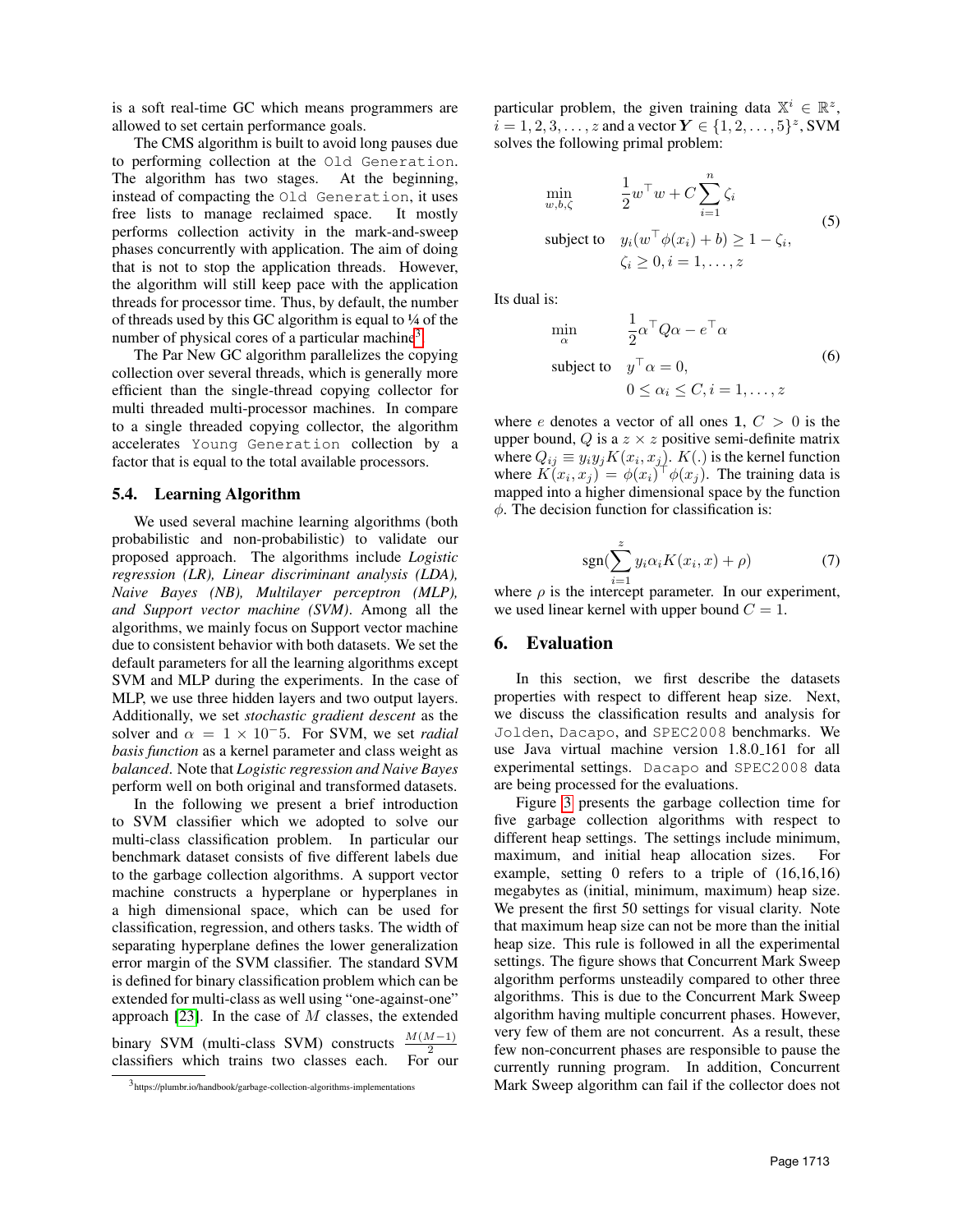reclaim the garbage object before the maximum tenured generation. Moreover, there is no available space for tenured generation at the time of explicitly calling GC (e.g., System.gc()).

<span id="page-7-0"></span>

Figure 3: Execution time behavior for "scimark" in SPEC2008 benchmark.

Figure [4](#page-7-1) presents the collection time for the four GC algorithms for running "compress" program in the SPEC2008 benchmark. We notice similar behavior for Concurrent mark sweep algorithm. On the other hand, Parallel GC and Serial GC algorithms perform better in terms of minimum garbage collection. However, we also notice overlap in garbage collection for different heap settings. Therefore, it is impractical to apply rule base to find the optimal GC for new test program. Hence, we use learning algorithms that adaptively select the best GC for a particular program.

<span id="page-7-1"></span>

Figure 4: Garbage collection time behavior for "compress" in SPEC2008 benchmark.

First, we present the precision and accuracy in Figure [5](#page-7-2) for Jolden data. We vary the threshold similarity between 0.5 and 0.9 that indicate the cosine similarity between any two instances (e.g., one test and another train example vector). The figure also demonstrates that both accuracy and precision have improved scores beyond similarity threshold of 0.8.

Next we discuss the precision on original Jolden dataset using our *second approach* mentioned in Section [4.](#page-2-0) Note that, we present each data using

<span id="page-7-2"></span>

Figure 5: Accuracy and precision score for original and transformed data with respect to varying threshold similarity (**Jolden**).

two formations such as original and transformed. The original data consists of four types of features mentioned in step 2 in Figure [1.](#page-2-5) Later, the original data is transformed using non-negative matrix factorization. The feature dimension for the transformed data is set using  $d = \min(m, n)$  where  $dim, m, n$  refers to transformed feature dimension, number of rows and columns of original data, respectively.

Figure [6a](#page-8-1) presents the precision scores of different learning algorithms for Jolden data. From the figure, we observe that except Latent Discriminant Analysis (LDA), the other algorithms perform well with the increment in iteration. Hence, we consider LDA as baseline due to its degraded performance. We obtain Logistic Regression (LR) as a top performer in this experiment. We present the first 10 iterations for simplicity. Note that the classification is performed using 10-fold cross validation.

Figure [6b](#page-8-1) presents precision scores on the transformed data. It is evident from the result that even the worst performing classifier performs eventually better in the transformed data with the increment in iteration count. We observe that all of the considered algorithms perform well upon consideration of feature transformation. The results shows that the maximum precision of 0.90 is achieved for Logistic Regression. The main reason for this significant improvement is using a latent space that helps creating more distinguishable features.

Figure [7a](#page-8-2) presents the precision scores of the same set of learning algorithms for Dacapo benchmark data. Similar to the prior experiment, we also consider LDA as a baseline. The other algorithms perform remarkable with the increase in iteration count and the classification is performed using 10-fold cross validation.

Figure [7b](#page-8-2) presents precision scores on the transformed data. The experimental result depicts that the maximum precision of 0.94 is achieved when using Naive Bayes classifier. The underlying reason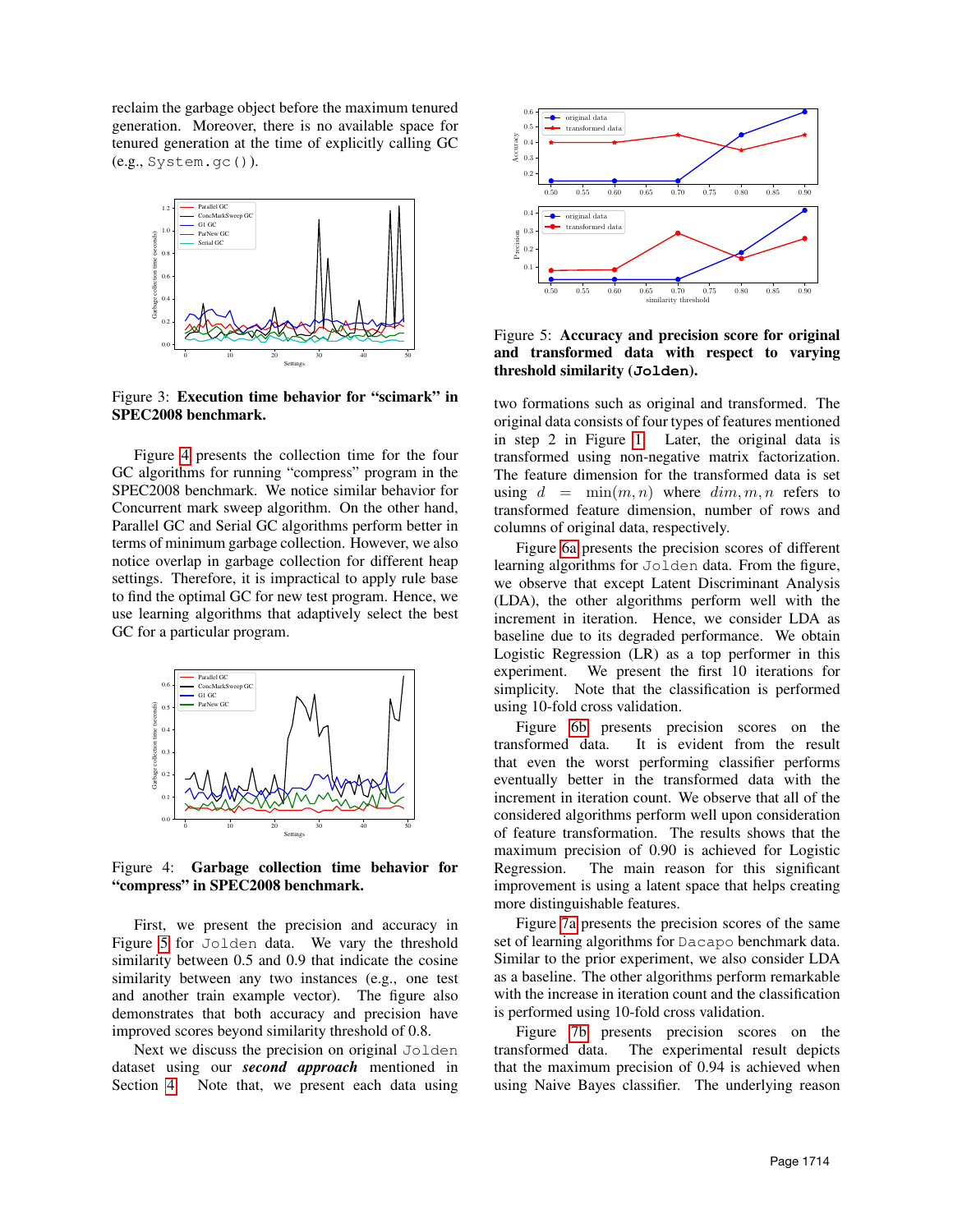<span id="page-8-1"></span>

Figure 6: Precision values of different classification algorithms for **Jolden** benchmark.

<span id="page-8-2"></span>

Figure 7: Precision values of different classification algorithms for **Dacapo** benchmark.

<span id="page-8-3"></span>Table 4: Precision and accuracy scores of two approaches for two versions of learning for **Jolden** and **Dacapo** data. (max and sd values are reported)

| Benchmark | Algorithms             | Original   |            | <b>Transformed</b> |            |
|-----------|------------------------|------------|------------|--------------------|------------|
|           |                        | Accuracy   | precision  | Accuracy           | precision  |
| Jolden    | $ACGC + cosine (Alg1)$ | 0.59, 0.26 | 0.40, 0.18 | 0.45, 0.20         | 0.28, 0.08 |
|           | ACGC+learning (Alg2)   | 0.84, 0.28 | 0.83, 0.22 | 0.95, 0.33         | 0.94.0.32  |
| Dacapo    | $ACGC + cosine$ (Alg1) | 0.48, 0.12 | 0.43, 0.15 | 0.56, 0.18         | 0.52, 0.21 |
|           | ACGC+learning (Alg2)   | 0.86, 0.21 | 0.76, 0.23 | 0.94, 0.27         | 0.89, 0.28 |

for the improvement is similar to prior experiment that is the creation of more distinguishable features by utilizing latent space. However, we do not observe any noticeable improvement for Multi Layer Perceptron (MLP) and Support Vector Machine (SVM).

Finally, we present a simple representation of precision and accuracy scores of both approaches for Jolden and Dacapo data in Table [4.](#page-8-3) The results indicate improved performance for ACGC with the ML algorithms (Algorithm [2\)](#page-3-1) for both benchmarks.

### <span id="page-8-0"></span>7. Conclusion

We posed the problem of optimal GC selection for a particular program as a supervised, binary class learning. In our formulation, the classes corresponds to existing garbage collection algorithms. We introduced a novel feature transformation method using non-negative matrix factorization. This enabled us to efficiently carry out the assignment of garbage collection algorithms to unknown programs. Our proposed methods consist of four major steps: Data collection and preprocessing, Model building, Feature generation & transformation, and Classification. One important positive aspect of our method is that the model building step is done only once before the feature generation, providing increased flexibility and computational cost reduction. We evaluated our approach using precision scores. The evaluation shows that our feature generation and classification approach outperforms baseline method. In conclusion, this paper demonstrates that ACGC can